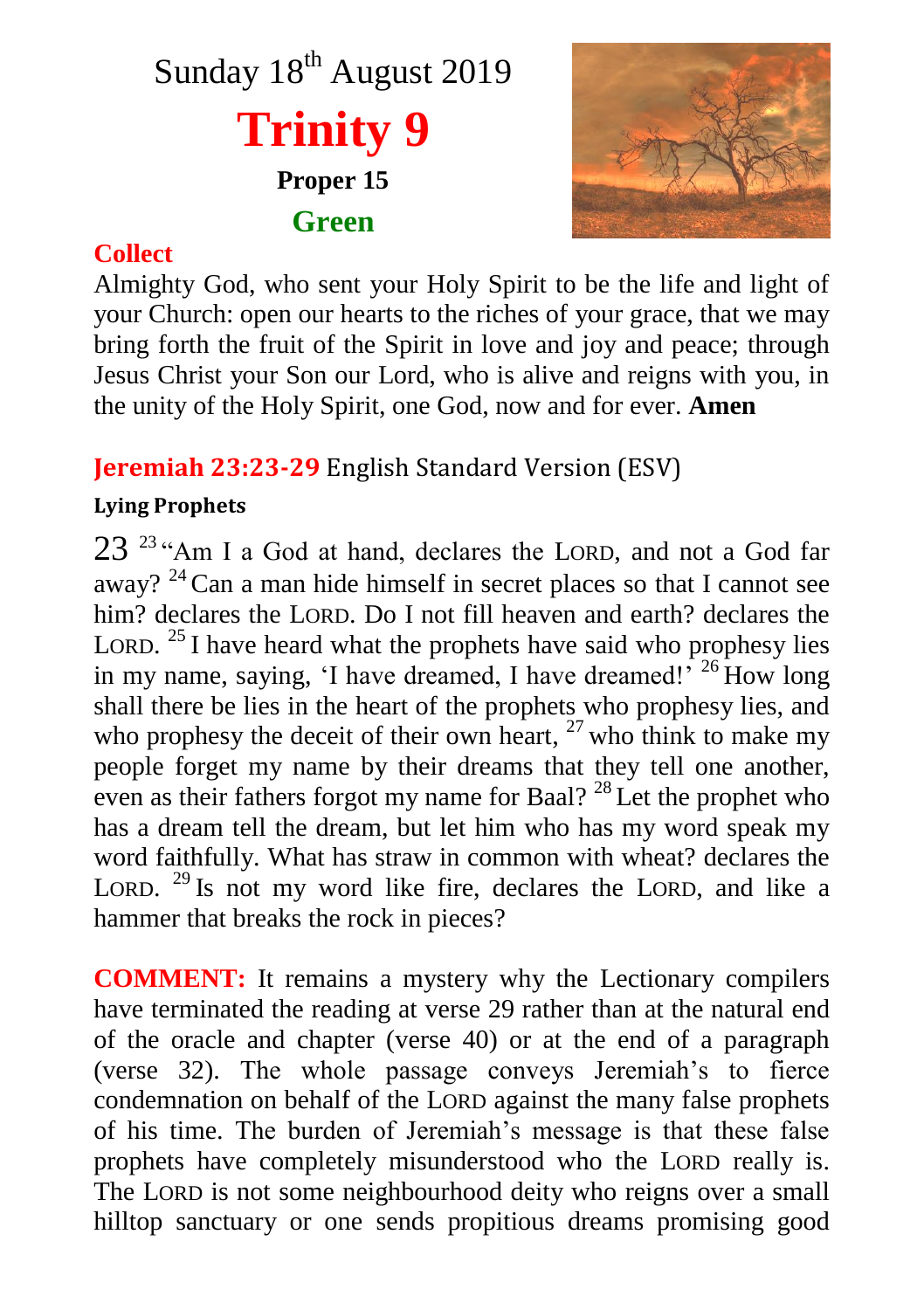favour. Instead, the word of the LORD to the true prophet is as different as wheat from straw (verse 28c). The dreams of the false prophets lead people astray, providing no benefit for them.

# **Luke 12:49-56** English Standard Version (ESV)

## **Not Peace, but Division**

 $12^{49}$  "I came to cast fire on the earth, and would that it were already kindled!  $50$  I have a baptism to be baptized with, and how great is my distress until it is accomplished!  $51$  Do you think that I have come to give peace on earth? No, I tell you, but rather division.  $52$  For from now on in one house there will be five divided, three against two and two against three. <sup>53</sup> They will be divided, father against son and son against father, mother against daughter and daughter against mother, mother-in-law against her daughter-in-law and daughter-in-law against mother-in-law."

### **Interpreting the Time**

<sup>54</sup> He also said to the crowds, "When you see a cloud rising in the west, you say at once, 'A shower is coming.' And so it happens. <sup>55</sup> And when you see the south wind blowing, you say, 'There will be scorching heat,' and it happens. <sup>56</sup> You hypocrites! You know how to interpret the appearance of earth and sky, but why do you not know how to interpret the present time?

**COMMENT:** This apocalyptic vision of conflict about what Jesus means presents us with a picture of what may have actually happened in the community for which Luke was writing his gospel in the second last decade of the  $1<sup>st</sup>$  century. Confronted by Jews who had expelled all Christians from their synagogues and threatened with persecution by the Romans, it would have been natural for them to seek a deeper understanding of what was happening to them in the Jewish traditions about the end of time and the teachings of Jesus himself. The quotation about the divided family comes from Micah 7:6, and such a quotation would have reinforced the message to his Jewish hearers, especially those trained in the Scriptures. Certainly the fall of Jerusalem, would have dislocated all of life, and could be described in apocalyptic terms. A turmoil many in the world could identify with today – especially in the middle east.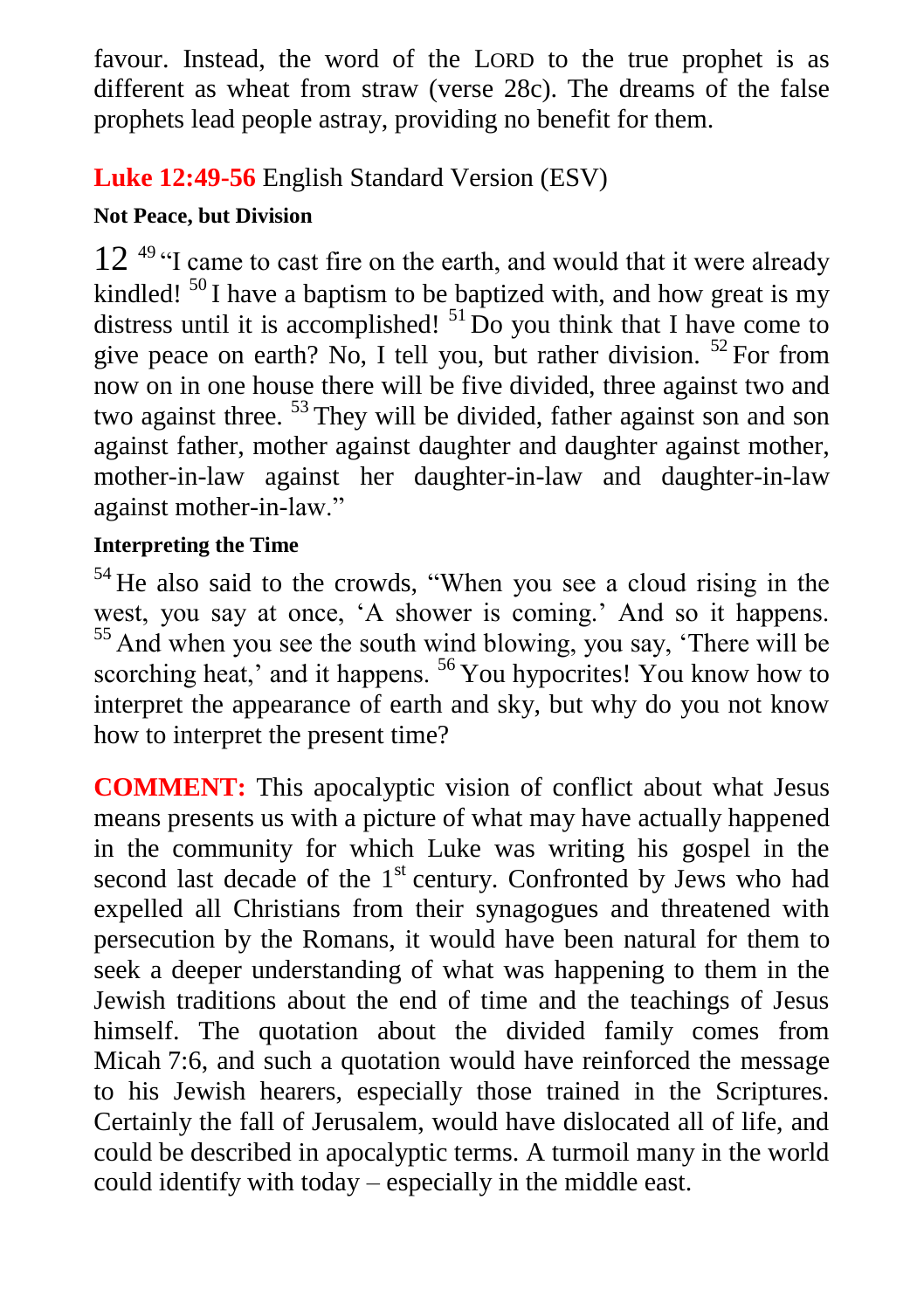## **Psalm 80** *Qui regis Israel* Grail Psalter

### R **God of hosts bring us back; let your face shine on us and we shall be saved.**

1 *For the Choirmaster. Intoned like "Lilies of Testimony." Of Asaph. A Psalm.*

 $2^2$  O shepherd of Israel, hear us, you who lead Joseph's flock, shine forth from your cherubim throne <sup>3</sup> upon Ephraim, Benjamin, Manasseh. O Lord, rouse up your might, O Lord, come to our help.  $\mathbb{R}^7$ 

 $9$  You brought a vine out of Egypt; to plant it you drove out the nations.

 $10$  Before it you cleared the ground; it took root and spread through the land.  $\mathbf{R}$ 

 $11$  The mountains were covered with its shadow, the cedars of God with its boughs.

 $12$  It stretched out its branches to the sea, to the Great River it stretched out its shoots.  $\mathbf{\mathbb{F}}$ 

 $13$  Then why have you broken down its walls? It is plucked by all who pass by.

 $14$  It is ravaged by the boar of the forest, devoured by the beasts of the field.  $\mathbf{R}^{\prime}$ 

 $15$  God of hosts, turn again, we implore. look down from heaven and see. Visit this vine  $16$  and protect it, the vine your right hand has planted.  $17$  Men have burnt it with fire and destroyed it.

May they perish at the frown of your face.  $\mathbb{R}^7$ 

 $18$  May your hand be on the man you have chosen, the man you have given your strength. <sup>19</sup> And we shall never forsake you again;

give us life that we may call upon your name.  $\mathbb{R}^7$ 

 $20$  God of hosts, bring us back; let your face shine on us and we shall be saved.  $\mathbf{R}$ <sup>*i*</sup>

**Glory be to the Father and to the Son and to the Holy Spirit, As it was in the beginning, is now, and ever shall be, world without end. Amen.**